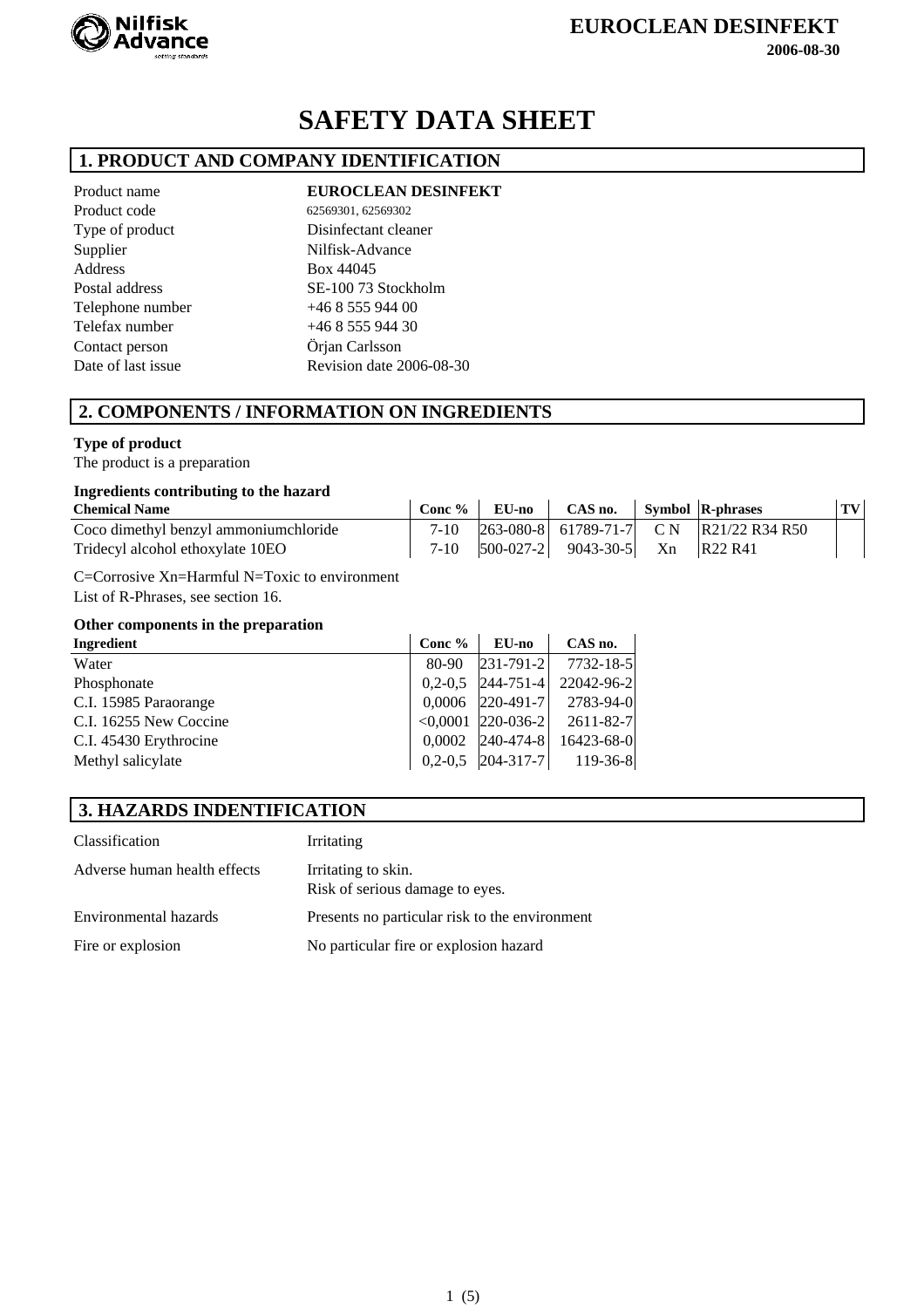

# **EUROCLEAN DESINFEKT**

 **2006-08-30**

# **4. FIRST-AID MEASURES**

| General information  | Always seek medical advice if any ill effects occur or there are persistent<br>symptoms. Never give anything by mouth to an unconscious person. If<br>possible, show this SDS or the label to the medical personal.                            |
|----------------------|------------------------------------------------------------------------------------------------------------------------------------------------------------------------------------------------------------------------------------------------|
| Inhalation           | Rinse immediately mouth and nose with clean water. Fresh air and rest. Seek<br>medical advice.                                                                                                                                                 |
| Skin contact         | Rinse and wash with plenty of water. Take off all contaminated clothing.                                                                                                                                                                       |
| Eye contact          | Important! Rinse immediately the eyes with plenty of water for at least 15-30<br>minutes. Keep the eyes wide open. Seek immediately medical advice.<br>Equipment for immediate rinsing of the eyes shall be avialable at the working<br>place. |
| Ingestion            | Drink one or two glasses of milk or water. Do not induce vomiting. Seek<br>medical advice if more than a small quantity has been ingested or if illness<br>or other symptoms occur.                                                            |
| Notes to a physician | Eye injury must be treated immediately by rinsing with plenty of water for at least 15-<br>30 minutes. Treat symptomatically. Base the treatment on the reactions of the patient                                                               |

| <b>5. FIRE-FIGHTING MEASURES</b> |                                                                                                            |
|----------------------------------|------------------------------------------------------------------------------------------------------------|
| Extinguishing media              | Extinguish with waterspray, carbondioxide, dry chemical or foam. The pro-<br>duct is non-flammable.        |
| Protection of firefighters       | In case of risk of splashes from the product wear eye/face protection and impermeable<br>protective gloves |

## **6. ACCIDENTAL RELEASE MEASURES**

| Personal precautions      | Avoid contact with eyes and skin. Wear suitable protective clothing, gloves and tightly<br>fitting safety goggles. Se also section 8.                                                                                            |
|---------------------------|----------------------------------------------------------------------------------------------------------------------------------------------------------------------------------------------------------------------------------|
| Environmental precautions | Prevent large quantities entering drains, groundwater, surface waters or soil.                                                                                                                                                   |
| Methods for cleaning up   | Small quantities can be washed away with plenty of water. Large quantities<br>are contained with sand bags or absorbent material and transfered to a<br>container for disposal or recovery in accordance with local regulations. |

| <b>7. HANDLING AND STORAGE</b> |                                                                                                                                                                          |
|--------------------------------|--------------------------------------------------------------------------------------------------------------------------------------------------------------------------|
| Handling                       | Handle in accordance with good occupational hygiene and safty practices.<br>Avoid contact with unprotected skin. Always follow the directions for use<br>of the product. |
| Storage                        | Always store in the original container and keep the container closed.                                                                                                    |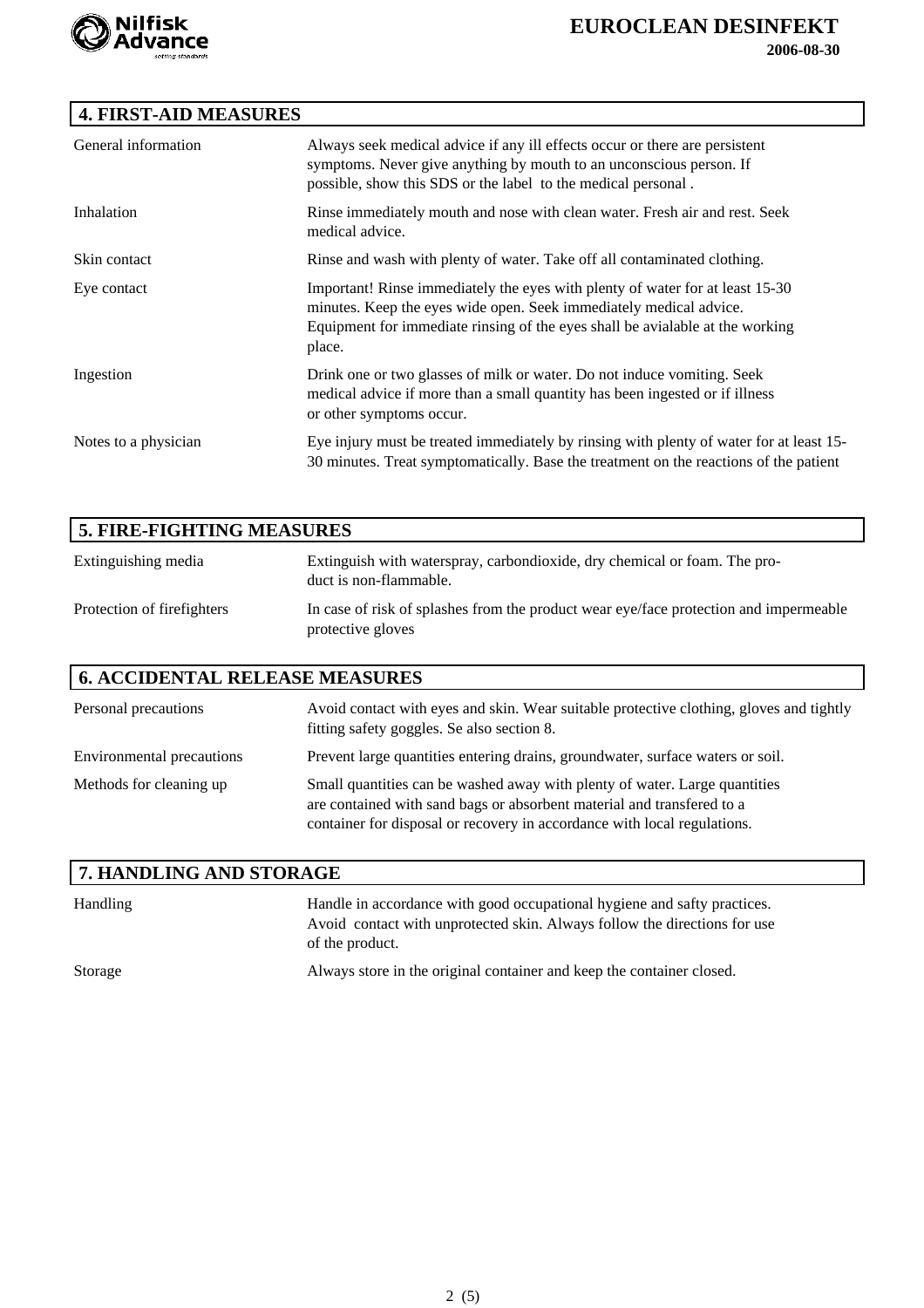

# **EUROCLEAN DESINFEKT**

 **2006-08-30**

# **8. EXPOSURE CONTROLS / PERSONAL PROTECTION**

| Personal protective equipment | Equipment for immediate rinsing of the eyes shall be avialable at the working<br>place in case of risk of splashes from the product. |
|-------------------------------|--------------------------------------------------------------------------------------------------------------------------------------|
| Hand protection               | Wear suitable impermiable protective gloves in case of risk of direct skin-<br>contact.                                              |
| Eye protection                | Wear tightly fitting safety goggles if there is a risk for splashing when handling<br>the product.                                   |

#### **9. PHYSICAL AND CHEMICAL PROPERTIES**

#### **Information applies to the product as a whole**

| Clear liquid                                   |
|------------------------------------------------|
| Red                                            |
| Perfume                                        |
| 8,0                                            |
| 7,7                                            |
| 1                                              |
| ca 100                                         |
| ca 0                                           |
| Non-flammable                                  |
| Not applicable                                 |
| 1000                                           |
| Completely soluble in water at 20 $^{\circ}$ C |
| Insoluble at 20 $\degree$ C                    |
| $<$ 1                                          |
|                                                |

#### **10. STABILITY AND REACTIVITY**

Conditions to avoid —

Hazardous decomp. products No hazardous decomposition products known.

#### **11. TOXICOLOGICAL INFORMATION**

| Inhalation   | Inhalation of aerosols from handling of product can cause pain in mouth<br>and throut, coughing and at high concentrations breathing difficulties. |
|--------------|----------------------------------------------------------------------------------------------------------------------------------------------------|
| Skin contact | Skin contact can cause pain, redness and irritation                                                                                                |
| Eye contact  | Eye contact may cause severe pain, tears and severe burns. Risk of serious<br>irreversible damage to eyes (blindness).                             |
| Ingestion    | May cause pain in mouth and throat, illness, nausea and vomiting.                                                                                  |

Toxicological information not available for the product, only for the components

| <b>Toxicological data</b> |                                       |
|---------------------------|---------------------------------------|
| <b>Substance</b>          | Coco dimethyl benzyl ammoniumchloride |
| LD 50 oral, rat $mg/kg$   | 200-2000                              |
| LD 50 derm., rat $mg/kg$  | 400-2000                              |
| <b>Substance</b>          | Tridecyl alcohol ethoxylate 10EO      |
| LD 50 oral, rat $mg/kg$   | 200-2000                              |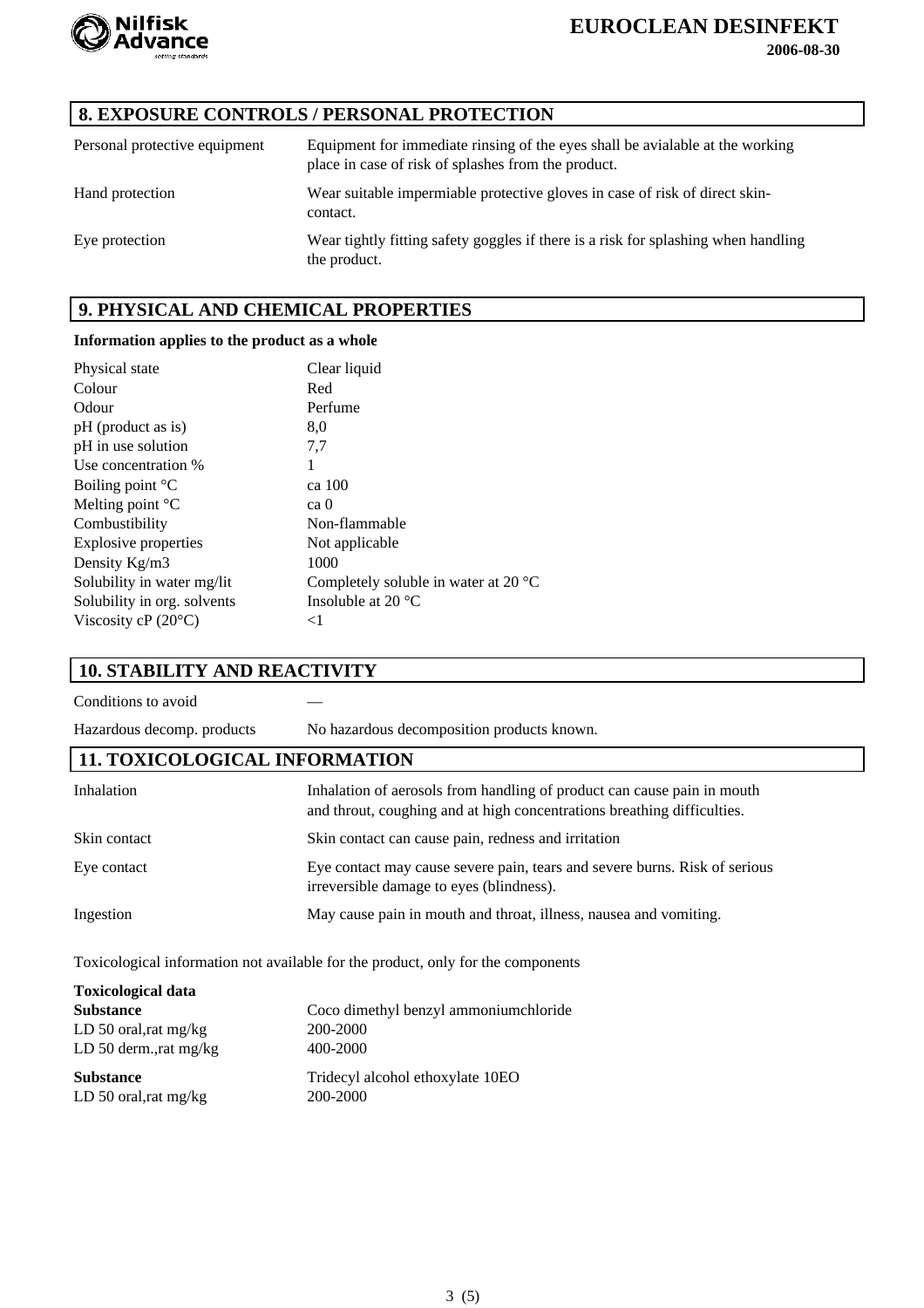

 **2006-08-30**

# **12. ECOLOGICAL INFORMATION**

#### **Not dangerous to the environment.**

Ecotoxicological information not available for the product, only for the components. All tensides in use are biological degradeable according to EU648/2004.

| <b>Ecological data for dangerous components</b>                 |                                       |
|-----------------------------------------------------------------|---------------------------------------|
| <b>Substance</b>                                                | Coco dimethyl benzyl ammoniumchloride |
| Degradability %                                                 | >60 (Ready biodegradable)             |
| Method for determ of degradability                              | OECD 301D                             |
| LC50 fish (96h) mg/lit                                          | 1-10 (Toxic to fish)                  |
| Fish species                                                    | Goldorf                               |
| Daphnia EC50 (48h) mg/lit                                       | $\leq$ 1                              |
| IC50 algae (72h) mg/lit                                         | <1                                    |
| Octanol/Water partition coefficient                             | $\leq$ 3                              |
| Solubility in water mg/lit                                      | >1                                    |
| Ecological data for components not dangerous to the environment |                                       |
| <b>Substance</b>                                                | Phosphonate                           |
| LC50 fish (96h) mg/lit                                          | 180 (Not toxic to fish)               |
| Fish species                                                    | Oncorhynchus mykiss                   |
| Daphnia EC50 (48h) mg/lit                                       | 242 (48h)                             |
| IC50 algae (72h) mg/lit                                         | 1,6 (96h) (Selenastrum capricornutum) |
| Octanol/Water partition coefficient                             | $-3,4$                                |
|                                                                 |                                       |
|                                                                 |                                       |
| <b>Substance</b>                                                | Tridecyl alcohol ethoxylate 10EO      |
| Degradability %                                                 | >70 (Ready biodegradable)             |
| Method for determ of degradability                              | OECD 301A                             |
| LC50 fish (96h) mg/lit                                          | 5-10 (Toxic to fish)                  |
| Fish species                                                    | Leuciscus idus                        |
| Daphnia EC50 (48h) mg/lit                                       | >10                                   |
| IC50 algae (72h) mg/lit                                         | >10<br>>1                             |
| Solubility in water mg/lit                                      |                                       |
| <b>Substance</b>                                                | C.I. 15985 Paraorange                 |
| Ecological data not available                                   |                                       |
| <b>Substance</b>                                                | C.I. 16255 New Coccine                |
| Ecological data not available                                   |                                       |
| <b>Substance</b>                                                | C.I. 45430 Erythrocine                |
| Ecological data not available                                   |                                       |
| <b>Substance</b>                                                | Methyl salicylate                     |